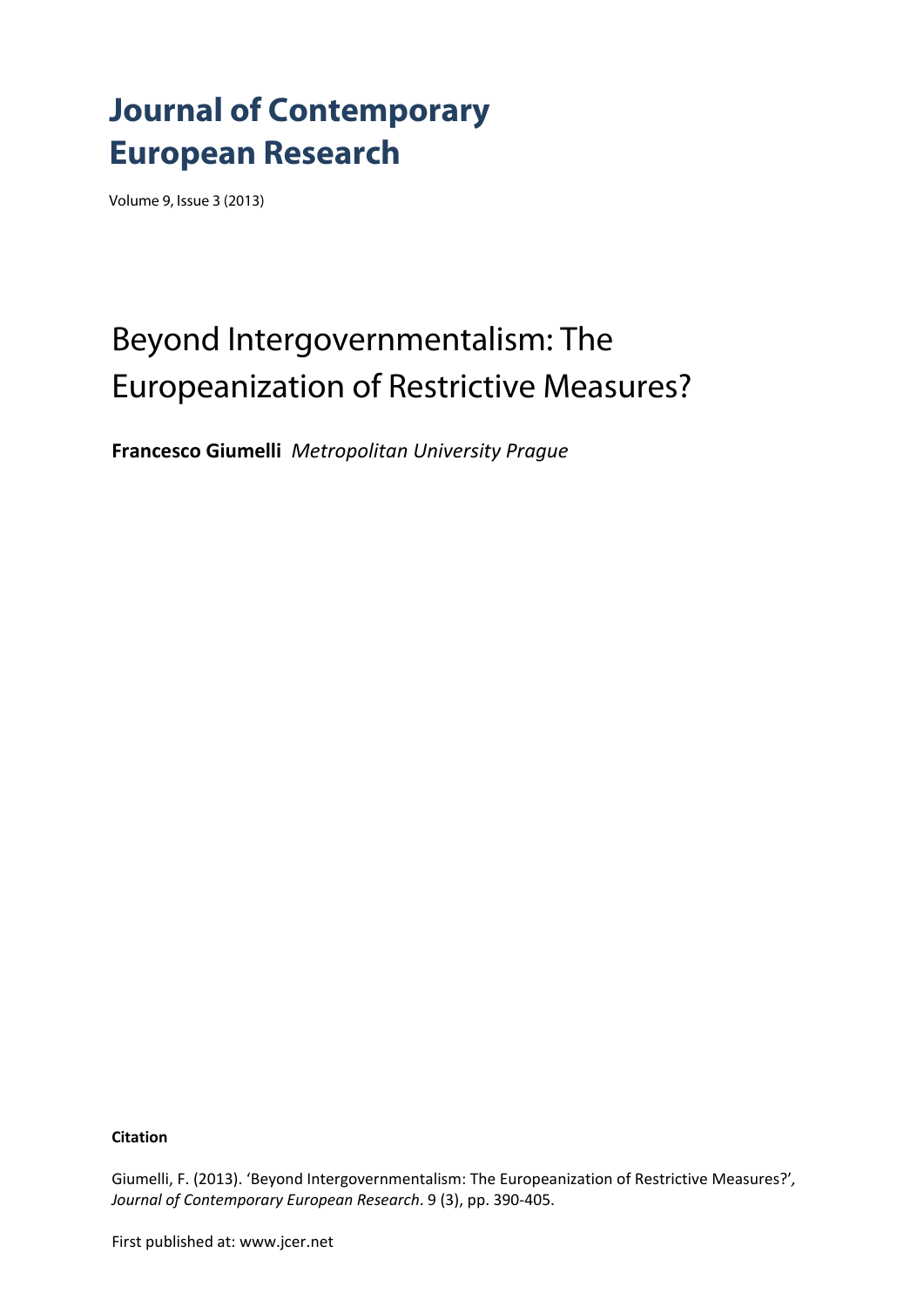## Abstract

The functioning of the European Union (EU) has been explored extensively in recent years. The dominant prism through which to look at the EU is still one of locus: i.e. whether decisions are made in the capitals of its member states or in Brussels. This debate is contained in the dualism between intergovernmentalism and supranationalism, but drawing the boundaries between the two concepts is still undone. This article attempts to contribute to solving this problem by investigating the restrictive measures policy of the EU in order to identify three conditions under which intergovernmentalism should be used. First, when EU institutions are dependent on EU member states for information and expertise; second, when decision-making powers rest mainly in EU capitals; and three, when there are no exclusive *fora* for decision-making in Brussels. The study of the restrictive measures of the European Union does not meet any of these three conditions; therefore the article argues that the concept of supranational intergovernmentalism offers useful insights to understand the EU security governance of CFSP sanctions. The article is divided into four parts. The first introduces the debate on security governance and justifies the selection of this specific approach to the study of sanctions. The second part presents the restrictive measures policy of the European Union and justifies its pertinence to the field of security. The third part of the article investigates the emerging patterns in security governance by testing the three conditions on the decision-making process for EU restrictive measures. Finally, the conclusion summarises the main argument and indicates ways forward in the study of EU sanctions from a governance perspective.

### Keywords

European security governance; restrictive measures; intergovernmentalism; supranationalism; supranational intergovernmentalism

The governance of security at the European level has been the subject of extensive and thorough discussion (Mérand et al. 2011; Kirchner and Sperling 2007; Webber et al. 2004), with an enduring division between supranationalists and intergovernmentalists (Gegout 2010; Pollack 2003; Majone 2001; Moravcsik 1998). Another development, however, has occurred with work that focuses on questions relating to the Europeanization (or not) of foreign policy (Alecu de Flers and Muller 2012; Gross 2009; Featherstone and Radaelli 2003). At least in part because of this latter development, a number of scholars (Juncos and Pomorska 2011; Howorth 2010) have pointed out that the dualism of the supranational versus intergovernmental debate may have been surpassed by the emergence of a supranational intergovernmentalism. One question arises: 'How much integration can intergovernmentalism take before it stops being intergovernmental?' (Sjursen 2011: 1081). The evolutionary process is captured in the literature on security governance and on the *brusellization* of European policy (Juncos and Pomorska 2011; Tonra 2000; Allen 1998) with its focus on different institutions and institutional dynamics (Bátora 2010; Lewis 2007; Duke 2005). These efforts have been justified as the search for understanding how integration in foreign policy proceeds since the intergovernmental approach seems to be outdated, but further investigation is needed to identify the conditions under which intergovernmentalism is not intergovernmental anymore.

This article attempts to identify some of these conditions by investigating the restrictive measures policy of the European Union (EU) and identifies three conditions to establish whether intergovernmentalism should be used. First, EU institutions are dependent on EU member states for information and expertise; second, decision-making powers rest mainly in EU capitals; and three, there are no exclusive *fora* for decision-making in Brussels.<sup>1</sup> I argue that none of these three conditions is met in the case study of EU restrictive measures and it would be most appropriate to use the term supranational intergovernmentalism when describing the sanctioning policy of the EU and understanding trends in the decision-making process of the Common Foreign and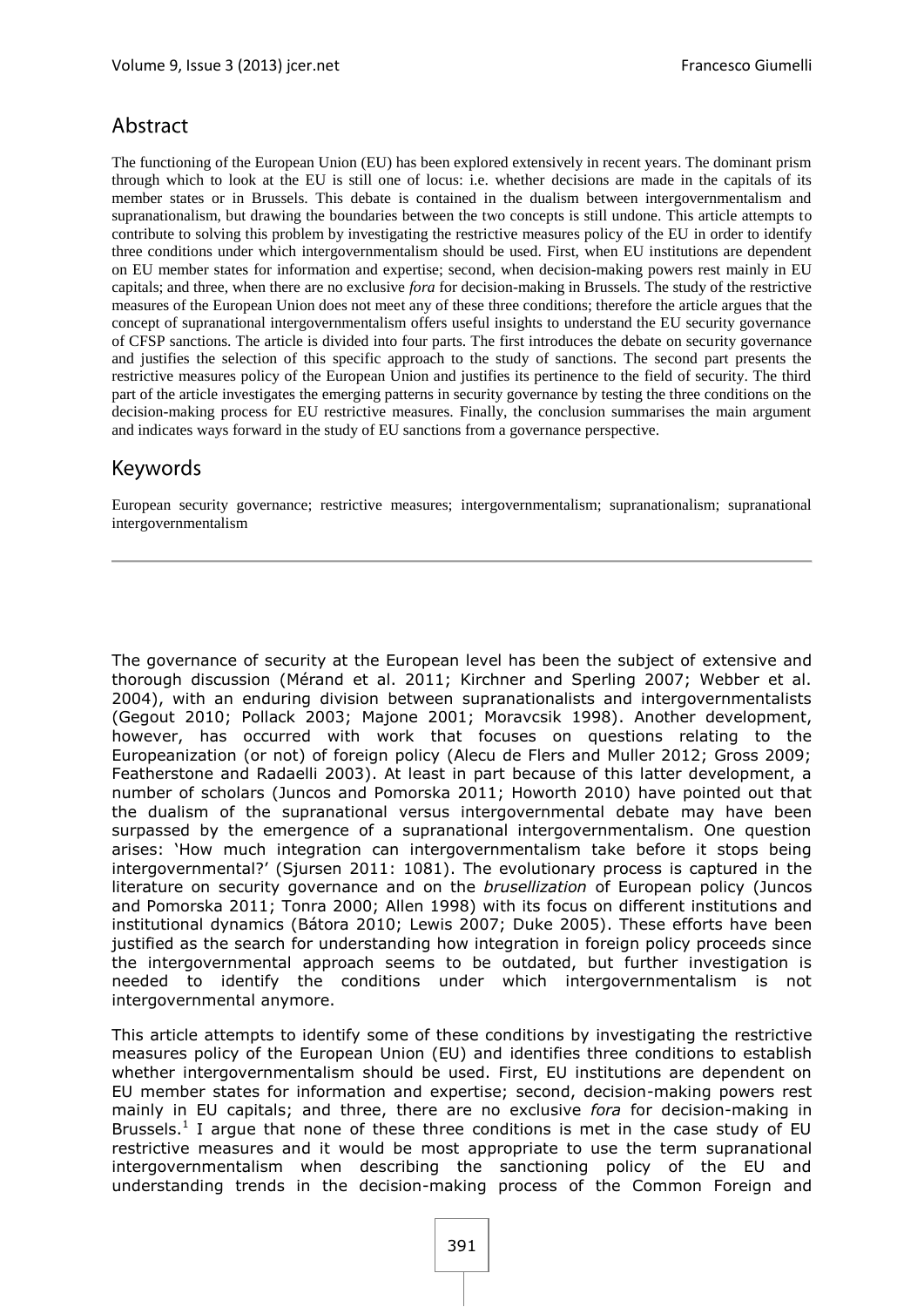Security Policy (CFSP). A 'supra-national intergovernmental' approach should be used when: i) EU institutions have competence and expertise that member states do not have; ii) Brussels-based actors acquire decision-making powers and iii) certain policies cannot be discussed and decided anywhere but in Brussels.

The formalisation of these three conditions contributes to defining the concept of 'supranational intergovernmentalism' insofar as it highlights three patterns showing how Brussels-based institutions are acquiring more importance in the decision-making process and in EU security governance. The EU appears to be a post-Westphalian actor in a post-Westphalian world (Wagnasson et al. 2009; Kirchner and Sperling 2007), dealing with challenges that are peculiar to this new setting of the international system. The governance approach allows us to capture the nuances and the changing dynamics that characterise decision-making processes in the field of security as attempted by the authors of this special issue. This analysis is based on interviews conducted with EU and national officials from February 2009 to February 2013 as well as other primary sources such as EU legal documents and Court rulings.

The article is divided into four parts. The first one introduces the debate on security governance and justifies the selection of this specific approach to the study of sanctions. The second part of the article presents the restrictive measures policy of the European Union and justifies its pertinence to the field of security. The third investigates the emerging patterns in security governance by testing the three conditions on the decision-making process for EU restrictive measures. Finally, the conclusion summarises the main arguments and indicates ways forward in the study of EU sanctions from a governance perspective.

#### **EU SECURITY GOVERNANCE AND SUPRA-NATIONAL INTERGOVERNMENTALISM**

The EU as an instance of regional integration was traditionally studied through the lenses of intergovernmentalism and neo-functionalism (Rosamond 2000). Intergovernmentalism gives special attention to the role of nation-states and understands the formation of EU policies as a bargaining process among independent states (Pollack 2003; Moravcsik 1998; Hoffmann 1966). However, the tenets of this approach have been increasingly questioned, with arguments that increasingly decisions are made more frequently in Brussels and that procedures have contributed to taking away sovereignty from EU member states. This phenomenon has been referred to through concepts such as 'supranational intergovernmentalism', 'Brussels-based intergovernmentalism', 'deliberative intergovernmentalism' (Juncos and Pomorska 2011; Sjursen 2011; Howorth 2010; Juncos and Reynolds 2007; Howorth 2001). Therefore, the challenge is to identify the conditions under which the different terms could/should be used, namely the operationalisation of supranationalism and intergovernmentalism.

The security governance literature can provide the conceptual framework for understanding the ways in which EU actors make decisions in the absence of a clear dominant role for state actors (Mérand et al. 2011; Kirchner and Sperling 2007; Webber et al. 2004). To elucidate, the concept of governance is 'premised on the fragmentation of state authority. Public and private actors work together in policy networks that are based on shared interests and/or norms and contribute to the formulation of public policy' (Merlingen 2011: 20). Thus security governance has to be seen as involving a range – a network – of actors – whose interactions depend on a sense of shared concerns and principles.

There are three bodies of literature that can be used to develop a conceptual framework that facilitates the solution of the problem of 'who decides' in the EU. The first is that literature relating to the principal-agent model (Rosamond 2007; Pollack 2003; Moravcsik 1998). In the EU system, the principals would be the member states and the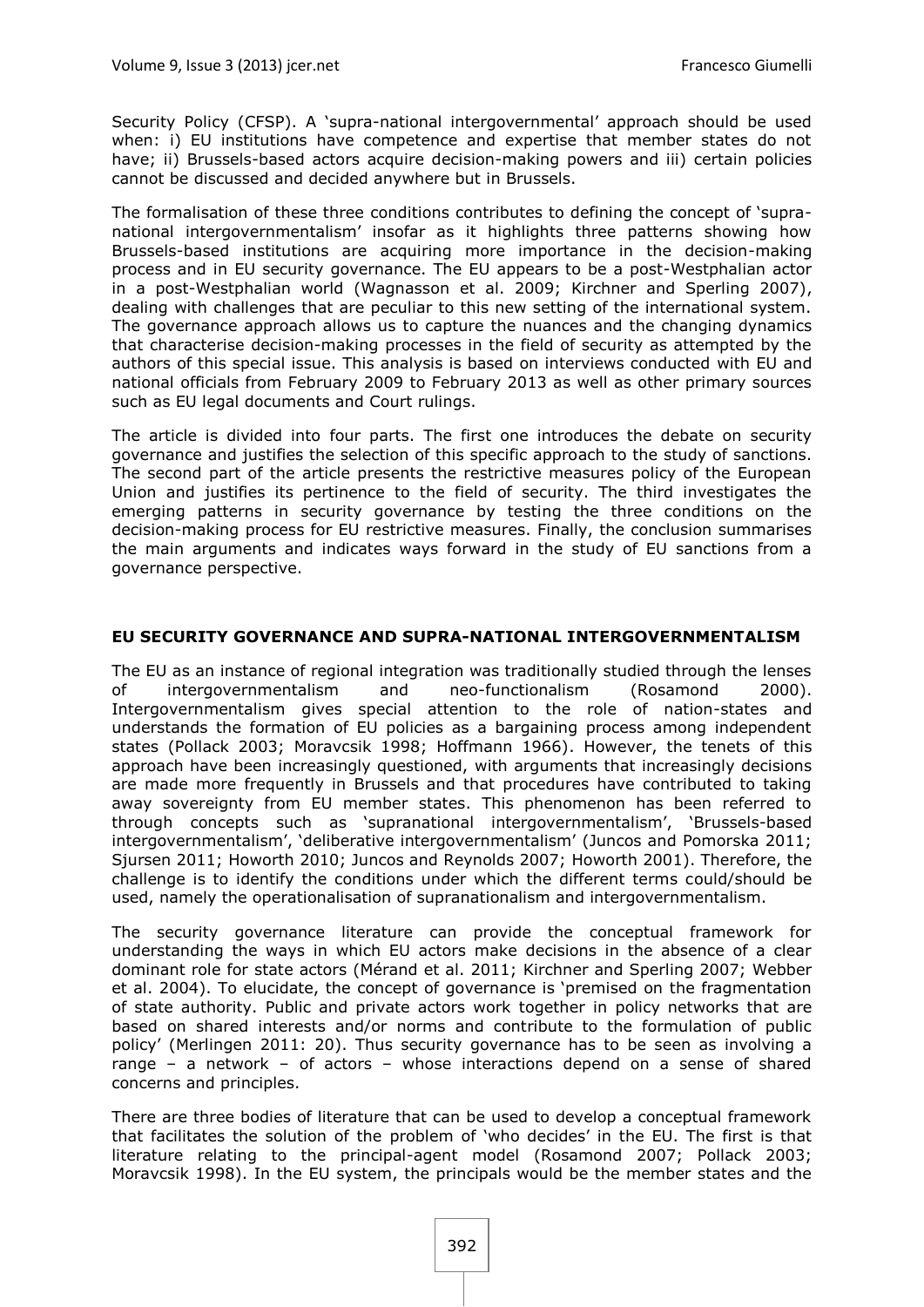agents the EU institutions in Brussels. This understanding of governance that combines assumptions from classical theories of International Relations has demonstrated a certain degree of utility as seen by the growing number of contributions employing it over the years (Hix 1998). However, matters are not always so clear-cut and in reality the agents themselves can behave more like principals. Historical and sociological institutionalism particularly, can now provide added value to the understanding of the evolution of the sanctioning process in the European Union and how agents, EU officials and institutions, have gained greater autonomy from their principal, EU member states (Klein 2011; Pollack 2009; Hall and Taylor 1996). As Liberals have convincingly argued, due to limited resources, national governments cannot check on everything that is done in Brussels, which assigns some freedom of manoeuvre for the actors in Brussels. Constructivists have gone further, arguing that Brussels-based actors are able to exercise independent power and to grow apart from their principals.<sup>2</sup>

The second set is the literature on *brusselization,* defined as the gradual shift of foreign policy authority from the European capitals to Brussels (Juncos and Pomorska 2011: 1098; Allen 1998: 54). The Lisbon Treaty has further strengthened a process that started years ago and is intertwined with the Constructivist concept of socialization, i.e. a process of social interactions leading to the creation of a group of norms (Juncos and Pomorska 2011: 1098; Johnston 2001: 493). Constructivism has been used more recently and it focuses on the Europeanization of political processes in Europe. The key elements to this are identity, institutions and socialization.

The third one is on 'supra-national inter-governmentalism' (Howorth 2000: 36). There is an overlap between supra-nationalism and intergovernmentalism, but '[w]hile many scholars quoted this neologism, none attempted to develop it theoretically' (Howorth 2010: 434). Indeed, there are a number of studies focusing on the role of EU institutions in the decision-making for CFSP and Common Security and Defence Policy – CSDP (Mérand 2008; Salmon and Shepherd 2003; Smith 2003), but analytical tools that would facilitate cross-case comparisons are still underdeveloped.

The decision-making process in defence matters has been the focus of other studies and it has been generally argued that decisions are increasingly made by 'small groups of relatively well-socialised officials in the key committees' (Howorth 2012: 436). By relying on the distinction between the two levels of socialization – socialization and internalization – the argument is that the search for consensus at the European level goes well beyond the diplomatic practices that would exist among independent states. These literatures were useful inasmuch as they triggered debate about how to draw a line between intergovernmentalism and supranationalism. They were the starting point that led Sjursen (2011) to identify four conditions to understand when intergovernmentalism would be applicable. Firstly, only sovereign states can be actors with decision-making powers. Secondly, states would not accept a kind of majority rule replacing unanimity in CFSP matters or the veto power constrained in 'less formal ways'. Thirdly, states can revoke or renegotiate powers that were delegated to Brussels-based actors, and the fourth is that the intergovernmental system which was created to serve the interests of the states should not have interests on its own. The violations of any of these four conditions would represent a departure from the intergovernmental model.

Building on the Sjursen model, this article sets out three conditions that allow for the use of the term supranational intergovernmentalism. The first condition is the reversal of the information dependency problem. Having information is a power source and the reluctance of member states to share information with other EU members and with EU institutions would be explained by the desire to maintain this dependency link with the EU. In Brussels, EU institutions need the information provided to them by the member states. If member states become dependent on the information that is possessed by EU institutions the balance of power would be reversed. In other words, the principals would become EU institutions and the agents the EU member states. It is acknowledged that the asymmetry of information was never totally in favour of member states, but this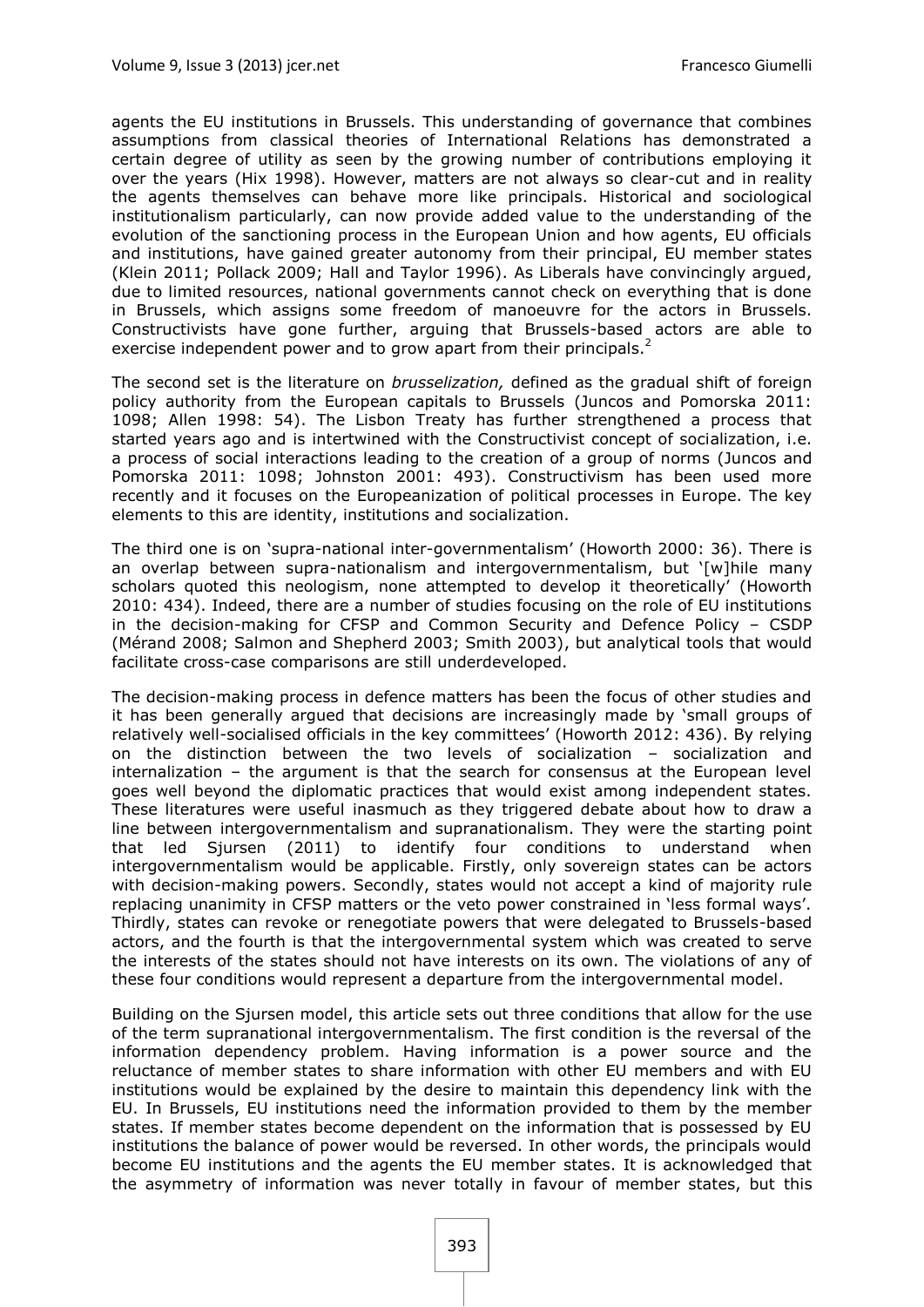article identifies a trend according to which the balance is shifting in favour of supranational institutions.

The second condition is that decision-making powers are taken away from the capitals and are shifted to EU institutions. This is a similar condition to the first one identified by Sjursen. An intergovernmental approach establishes that decisions are made with the consent of EU members and that decisions would not be made if vital interests were at stake as pointed out in the Luxembourg compromise. However, if EU institutions decide against the will of member states and/or demonstrate the commitment to get involved in the decision-making process, then intergovernmentalism may not serve to understand CFSP decisions.

Finally, the third condition is that Brussels-based institutions become the exclusive forum for CFSP decisions. The intergovernmental approach would maintain the possibility of member states embarking on policies in pursuit of their interests, even if outside of the EU system. This is complementary to the third condition by Sjursen as member states may not be in the position to renegotiate the power delegated in the past. If the states have devolved decision-making power to the EU to a point that they cannot decide unless they go to Brussels to do so, then intergovernmentalism does not suffice to explain the functioning of the EU.

| <b>Condition One</b> | EU institutions dependent on EU member states for information |
|----------------------|---------------------------------------------------------------|
| <b>Condition Two</b> | Decision-making powers in EU capitals                         |
| Condition Three      | Lack of exclusive fora for decision-making in Brussels        |

According to intergovernmentalists, EU member states are the driving force of integration or of the lack of it. However, there are policy areas wherein member states would not, or cannot, act outside of the EU framework, as in the case of sanctions. The case study of a specific CFSP instrument – sanctions or restrictive measures – provides an interesting ground of investigation to verify whether the conditions mentioned above indicate a departure from intergovernmentalism has occurred in the CFSP domain.

#### **THE RESTRICTIVE MEASURES OF THE EUROPEAN UNION**

The Treaty of the European Union (TEU) includes restrictive measures as one of the possible tools that can be employed to pursue the goals of the CFSP. The Council imposes sanctions also when mandated by the Security Council of the United Nations and according to the terms of the Cotonou Agreement, the Partnership Agreement between Africa, the Caribbean and the Pacific countries and the European Union. This agreement allows the EU to suspend humanitarian aid and to change the conditions of the agreement when signatory states have poor human rights records (Art 96). The focus of this article is on sanctions that are imposed independently from the will of the Security Council and on actions that fall beyond the scope of Cotonou. This is justified by the need to analyse security governance in decisions that are taken by the EU institutions.

Sanctions have been an available instrument since the Treaty of Rome in 1957, but they are the product of a strong coordination between different governments (Kreutz 2005: 7-8). The focus here is restricted to the sanctions imposed by the Maastricht Treaty, which came into force in 1993. The decision to design one of the EU's three pillars in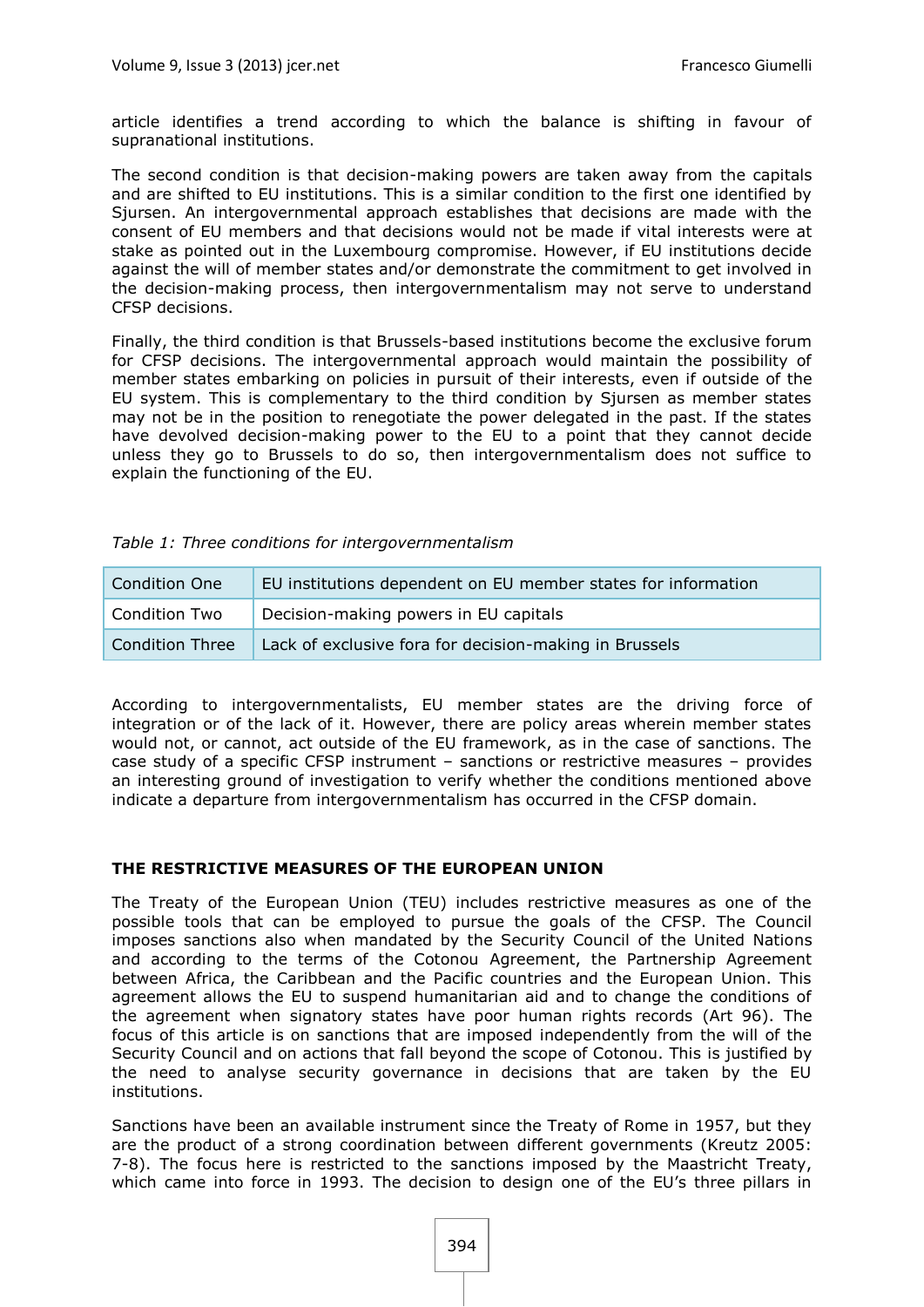order to coordinate the foreign and security policy of the twelve member states represents the keystone for the external action of the EU as an international actor (Giumelli 2010). Thence, the range of purely economic instruments under the first pillar was joined by political instruments in the form of sanctions and military missions, in the second pillar. The Saint-Malo declaration (1998) and the creation of the European Security and Defence Policy (ESDP) in 1999 inaugurated the foreign presence of EU contingents abroad and was renamed CSDP with the entry into force of the Lisbon Treaty in 2009. Despite the fact that sanctions have been used more frequently over the years – in a growing trend there were 17 ongoing regimes administered by the EU in 2013 versus only two in 1992 (Giumelli 2013: 39) – and the Council has deliberated launching new operations abroad, the two instruments, sanctions and missions, were never really integrated in a comprehensive approach (Jones 2007; de Vries and Hazelzet 2005). Study of the sanctioning decision-making process to identify the specific role that the different actors play enhances understanding of EU security governance and contributes to us being able to draw lessons on how other foreign policy instruments are used.

Sanctions have evolved from their classical form of inter-state foreign policy instruments to a more 'targeted' version that goes beyond the boundaries of classifying them as foreign policy devices. While the typical form of restrictive measures used to be the 'embargo', namely the prohibition of trading with one political community (a city, region, state), the most frequently used targeted sanctions are now travel bans, commodity boycotts, financial sanctions and arms embargoes (Giumelli 2011; Cortright and Lopez 2002). Targeted sanctions, also known as smart sanctions, differ from the classical form of sanctioning as they are aimed at non-state actors (i.e. individuals, groups or companies for the most part) and/or they regard only specific economic sectors or specific products. The objective is to design the restrictive measures in order to maximise their impact on the actors responsible for violations, and to minimise the unintended consequences on innocent civilians (Cortright and Lopez 2002). This evolution began in the early 1990s, when the UN sanctions on Iraq and Haiti were accused of causing more harm than that which they were supposed to fight (Ali and Iqbal 1999; Gibbons 1999). Thereafter, the EU evinced signs of having learned the lessons of the UN's sanctioning experience and today mostly imposes targeted sanctions.

The political will to resort to sanctions created the demand for further institutionalisation, so member states prepared three documents establishing procedures for a sanctioning policy that aimed at improving the design, implementation and the effectiveness of restrictive measures. On 8 December 2003, the Council approved the 'Guidelines on implementation and evaluation of restrictive measures (sanctions) in the framework of the EU Common Foreign and Security Policy' (hereafter 'the Guidelines'). This document, which was updated in 2005, 2009 and 2012, contains definitions and directives on how to design restrictive measures, important information in regard to the different types of restrictions that can be imposed and on how to measure their effectiveness (European Union 2009c).The main principles that inspire the adoption of sanctions are presented in the 'Basic Principles on the Use of Restrictive Measures (Sanctions)' (hereafter 'Basic Principles'). This is the second relevant key document of the EU restrictive measures policy that was approved by the Council in June 2004 and it states that the EU should impose sanctions in accordance with the UN, but also autonomously whenever 'necessary' to meet the objectives of the EU (European Union 2004). Finally, the third document is a living text (i.e. susceptible to frequent change) on the implementation of restrictive measures that was initially passed in December 2004. The last version of 'EU Best Practices for the effective implementation of restrictive measures' (hereafter 'the Best Practices') was approved in April 2008 and it contains relevant information on how to identify the correct designated individuals or entities, and on the administrative modalities for freezing assets and banning products, including the procedure on how to grant exceptions and exemptions to the measures (European Union 2008b).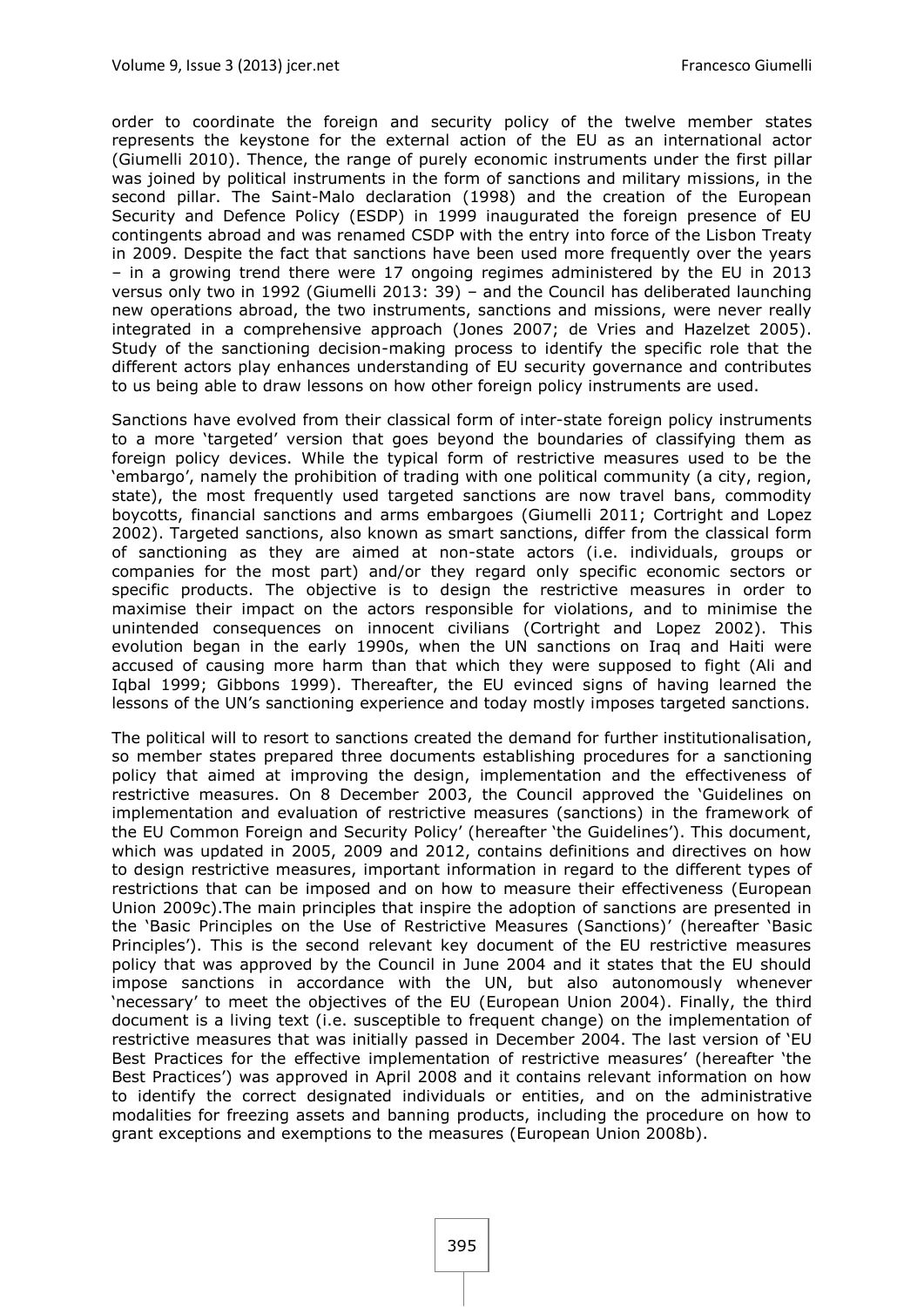The use of sanctions is considered to lie within the realm of foreign policy, therefore the EU can adopt them in order to fulfil any of these objectives: advancing in the wider world 'democracy, the rule of law, the universality and indivisibility of human rights and fundamental freedoms, respect for human dignity, the principles of equality and solidarity, and respect for the principles of the United Nations Charter and international law' (Article 21, Paragraph 2 of the TEU). In more specific terms, restrictive measures have been adopted to support democracy and human rights, to preserve peace, to prevent conflicts, to strengthen international security, and to promote an international system based on stronger multilateral cooperation and good global governance.

The imposition of sanctions falls within the CFSP domain and its process is disciplined by articles 30 and 31 of the TEU. The right of initiative lies with any member state and in the hands of the High Representative of the Union for Foreign Affairs and Security Policy (HR), who as Vice-President (VP) of the Commission can act with its support. The sanction proposal is discussed by the subcommittees of the Council: the competent geographical group, the Political and Security Committee (PSC), and the Foreign Relations Counsellors Working Group (RELEX) in special 'Sanctions' sessions, which draft the legal text for the measures. Subsequently, it is the Committee of Permanent Representatives II (COREPER II) that has the responsibility for agreeing a text to be submitted to the Council for final approval.

As illustrated above, there are different types of targeted sanctions that fall within the former first and second pillars as described in the Treaty on the Functioning of the European Union (TFEU). When the Council decides under Chapter 2 of Title V of the TEU concerning CFSP, then trade and financial sanctions require a Council regulation according to Article 215 of the TFEU (financial and economic relations) to be implemented. $3$  Under this procedure, the European Parliament should be informed but Article 75 of the TFEU establishes an exception: when the EU acts to prevent and combat terrorism and related activities, the Council and the European Parliament should adopt a regulation via the ordinary legislative procedure. This new instance has opened a litigation case between the European Parliament and the Council that has been brought before the Court of Justice (European Parliament v Council of the European Union 2012). This is an interesting development that will be discussed later in the article.

Sanctions, namely travel ban and arms embargoes, that fall under the former second pillar, CFSP, do not need further legislation from the EU beyond the decision of the Council (mostly Common Positions until the Treaty of Lisbon, Council Decisions since). The movement of people from and to EU countries is disciplined by national governments, responsible for monitoring their borders and to ensure that the decisions of the Council are duly implemented. Arms embargoes are an exceptional case because of a provision on national security that has been part of the Treaties since 1957,<sup>4</sup> even if the Common Rules on arms exports approved by the Council in 2008 strictly regulate the terms under which weapons can be sold. Together with travel bans, arms embargoes are probably the form of sanctions most typifying the resistance of member states to the establishment of a coherent foreign policy, but the next section highlights how the assumption according to which member states are the sole or main determinant for EU foreign policy may be misleading.

#### **GOVERNANCE, SANCTIONS AND SUPRA-NATIONAL INTERGOVERNMENTALISM**

The EU has acquired substantial experience in imposing restrictive measures (Beaucillon 2013; Eriksson 2011; Giumelli 2011). Analysis of the decision-making process can therefore provide an interesting test case to identify and understand those conditions and practices of security governance which mark a departure from the intergovernmental model and allow for the use of the term 'supranational' in the CFSP domain.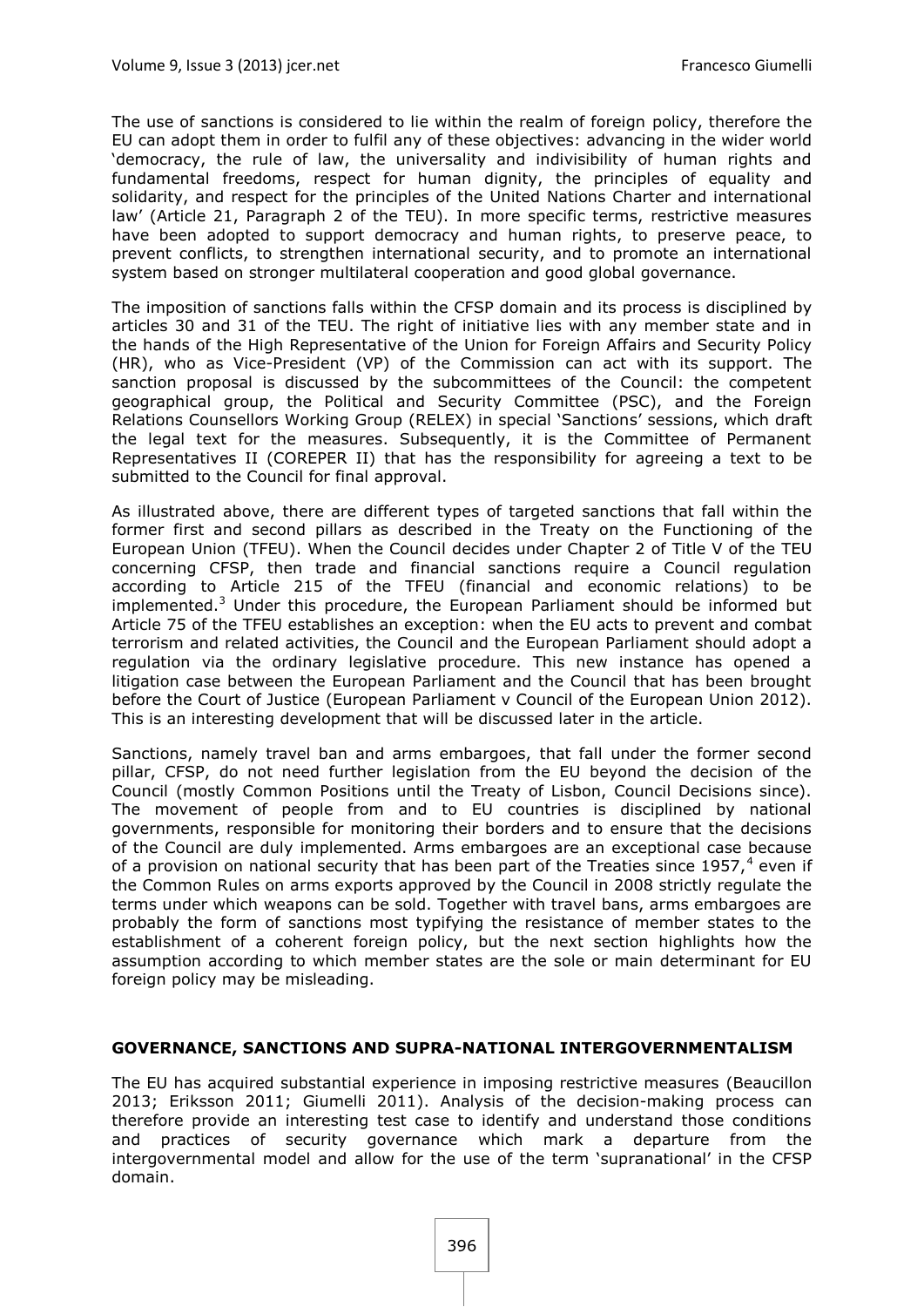#### **Condition one: EU institutions dependent on EU member states for information**

This condition would be met if only member states had the necessary information to determine the EU's final decisions in the area of sanctions. However, this is challenged by the growing importance of the EEAS via its independent actions, the Heads of Missions and its role in RELEX. Member states used to decide whether to release information and, by doing so, they were the principal mandating what the agent did. This dynamic seems to be changing by inverting the power relations between Brussels-based institutions, which know increasingly more on sanctions, and EU member states, which know increasingly less and are dependent on the EU institutions to make decisions in this area.

The EEAS is in a position to collect exclusive institutional knowledge<sup>5</sup> of the EU's restrictive measures policy. Despite the intention behind the Lisbon Treaty to move implementing powers in foreign policy from the Commission to the Council, and therefore back to the states, the institutional setting of the EEAS preserves its supranational character. The EEAS members participate in Council meetings and bring experience and specific knowledge that is not available at the Council and that used to belong to the Directorate General of External Relations (DG-RELEX) of the Commission until its inclusion in the EEAS (Bicchi 2012; Carta 2012; Lloveras Soler 2011). It is now the EEAS that provides legal expertise and institutional knowledge of sanctions cases to EU member states, which inevitably are influenced in their decisions by the EEAS. The EEAS's exclusive knowledge, supported by the expertise of the Commission on trade and financial issues, allows it to affect what states decide. This information gap materialises in the RELEX meetings where EEAS experts from the Security Policy Division take part and play the fundamental role in drafting the text since they bear the institutional memory of the EU in the field of sanctions. It is the rules that discipline the RELEX meetings that shape the decisions of the EU in sanctions matters. It is a clear example of supra-national understanding rather than an intergovernmental process, whereby the institutional knowledge of the RELEX Committee becomes centrally dominant in designing and deciding restrictive measures, rather than the interests of the member states.

The EEAS has another essential task in selecting the targets of sanctions. With the Lisbon Treaty, delegations were placed under the authority of the EEAS. The Heads of Missions (HoMs) are directly involved in selecting the targets, even though the role of member states is still important as HoMs have to rely on other EU embassies and on the information provided by the informative services of EU member states. Member states identify individuals to be included on the blacklist for sanctions, sending their reports to HoMs, who thus constitute not only the contact point for member states to discuss who will be on the list but also the locus for negotiating different views in order to agree solutions that will allow them to speak with a single voice. The HoMs' role, therefore, is one of competent broker. In addition, they are knowledge-bearers in their own right: given they are also in the field, they are in a position to make suggestions and influence the final list of targets that is sent to Brussels.

The EEAS is only a few years old, but it has already developed a specific competence which renders it a more relevant organisation, such that the member states become increasingly dependent upon it for information. Despite the continued dominance of a narrative according to which the capitals are responsible for setting up the foreign policy of the EU, the case study of sanctions draws attention towards the narrowing information deficit, a deficit which previously undermined the EU as an actor. The EEAS alone maintains a complete set of records about what was done, the legal framework and the eventual problems that could arise, therefore the EU member states are dependent on a Brussels-based institution for certain information. The intergovernmental premise is thereby weakened.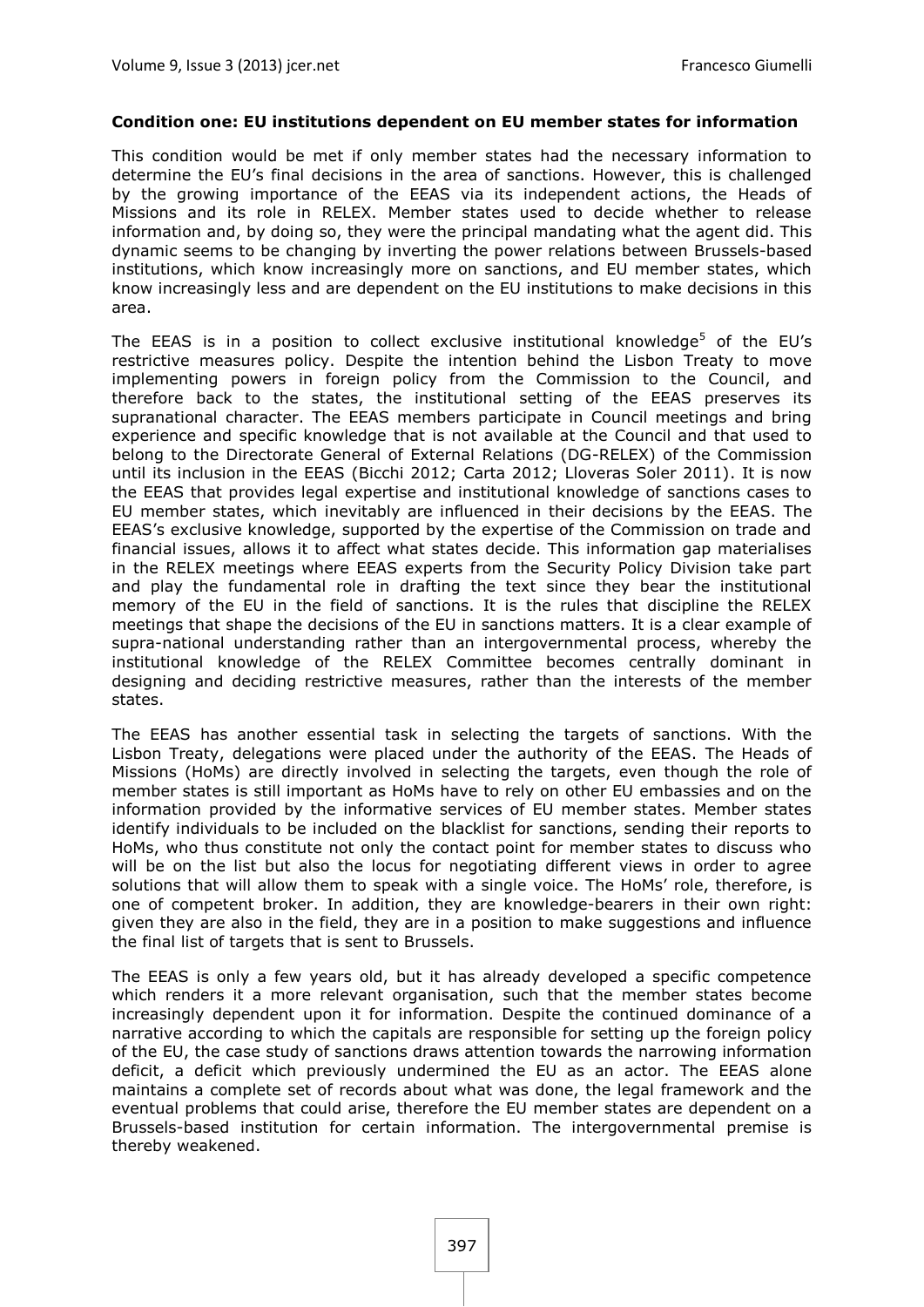#### **Condition two: decision-making powers in EU capitals**

Another condition that would confirm the utility of the intergovernmental approach is if CFSP decisions in general, and sanctions in particular, were taken in the EU state capitals rather than in Brussels. Even this condition is at least partially discredited. Despite the heavy influence of certain member states in the decision-making process, Brussels-based institutions are increasingly making binding decisions and seeking greater roles outside of the will of the member states. The role of RELEX has already been outlined, but the new practice of implementing regulations is empowering the Council (versus the Commission), including that institution's committees and the EEAS itself, not just the member states. Additionally, the Court of Justice is annulling decisions of the Council and the European Parliament is claiming far more competence in this field since the Lisbon Treaty entered into effect.

The second element is the adoption of the silent procedure that constrains the role of the capitals in the decision-making process. The innovation in this procedure is given by Article 291 of the TFEU, which in the case of sanctions allows the Council to adopt an 'implementing act' when the list of targets has to be modified and this can be done with qualified majority voting instead of unanimity. Before Lisbon, the practice was that any alteration of the list that involved additional names of individuals or non-state entities required unanimity, this procedure gave the Council and EU institutions more power than in the past. Given the emergency under which certain decisions may need to be taken, the Council used the silent procedure to modify the listing of targets, which represents a novelty in CFSP. Since the Maastricht Treaty, the Council was the body that was supposed to vote and approve sanctions. A sense of urgency was passed on to EU member states by the sudden events that characterised the 'Arab Spring' in 2011, which favoured the use of a written procedure, (with no explicit vote of the Council) to impose restrictive measures. The crises following the Arab Spring were the first in which the Council resorted to this procedure, but they were considered by Article 7 of the Rule of Procedures approved in 2009 (European Union 2009b). Basically, COREPER II would agree on a list of targets and make it available to the 27 (now 28) governments of the EU for evaluation within a short timeframe (usually between 24 and 36 hours). In case no objection was raised, the measures would enter into force. This procedure had been in place already, but it was used by the Commission to implement regulations in first pillar policy areas, not by the Council in external relations matters (interview with EU officials February 2012). The third element is the key role of the Court of Justice in reviewing sanctions. EU restrictive measures are bound by the provisions of international treaties, UN regulations and, additionally, EU legislation. When individuals, companies or institutions feel that the rights granted by EU laws have been violated, they can appeal to the courts to exercise the right of remedy and to ensure due process. The CJEU plays a key role in the shaping and making of EU restrictive measures.

Targets of EU sanctions can make a request to be de-listed to the General Court of the European Union (GCEU – formerly the Court of First Instance, CFI). From an initial trend of rejecting the demands of applicants based on the principle that the Court did not exercise authority over such issues, the Court of First Instance and the Court of Justice reversed this trend in 2008, when the Court repealed certain decisions of the Council in the cases of Kadi and Al Barakaat (Yassin Abdullah Kadi v European Commission 2010) and Jose Maria Sison (Jose Maria Sison v Council of the European Union 2009). Alarmed by this trend, the Council decided to delist the People's Mojahedin Organisation of Iran (PMOI) before the judicial review was completed (Runner 2009). These precedents had the effect of boosting the enthusiasm of targets and in 2011 over 80 de-listing requests were registered (Rettman 2011).

The most well-known case is the Kadi and Al Barakaat decision delivered by the Court of Justice in September 2008. Yassin Abdullah Kadi from Saudi Arabia and the Al Barakaat Foundation, located in Sweden, were included in the UN counter-terrorist list and, therefore, their financial assets were frozen. Kadi and Al Barakaat appealed against the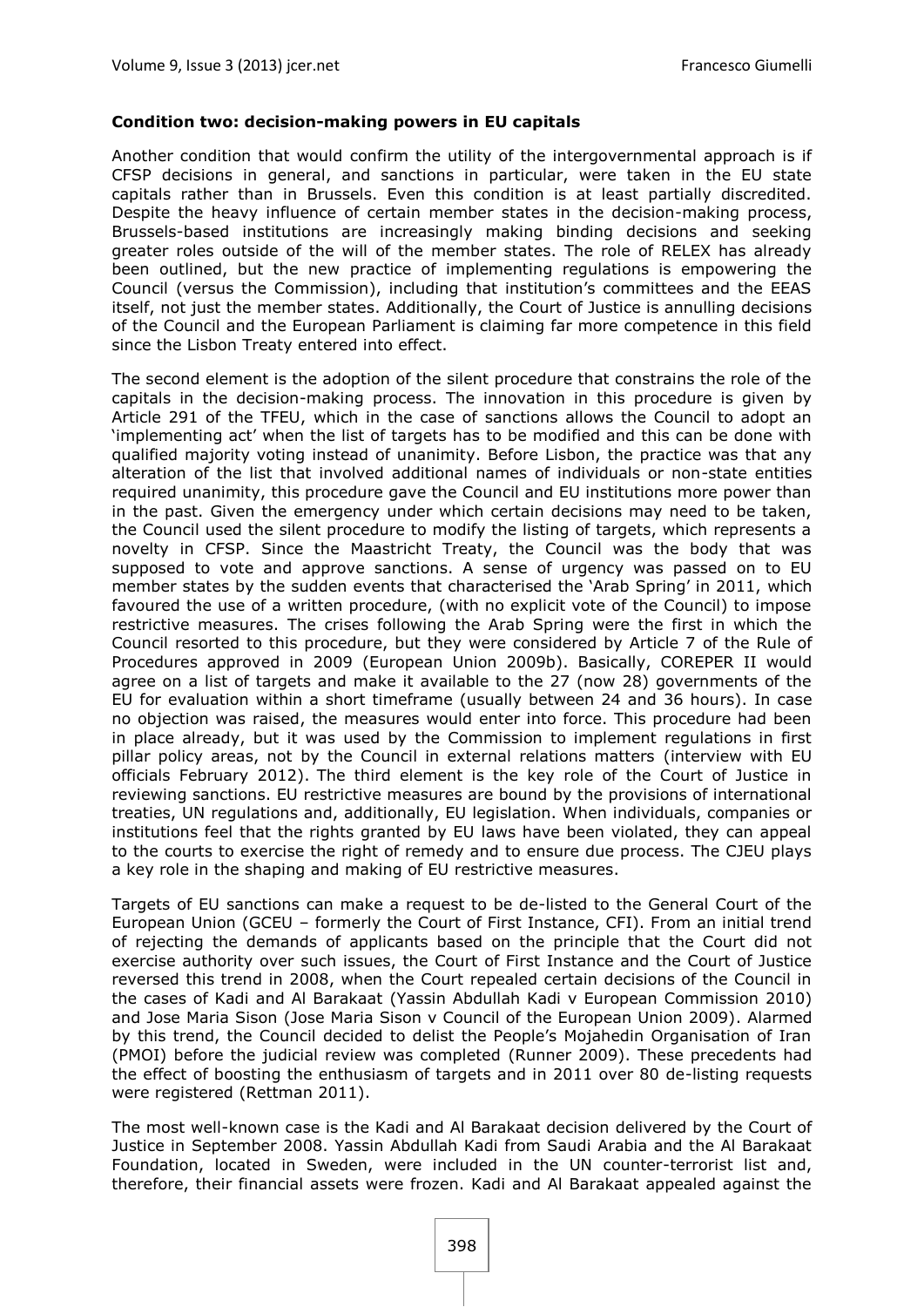EU regulation that implemented the resolution of the Security Council by claiming that their right to property and right to defence had been violated. After the case was rejected by the CFI on the basis of its inappropriateness since the court was not empowered to question matters of *jus cogens* (i.e. UN Security Council resolutions), the European Court of Justice  $(ECJ)^6$  upheld the appeal and annulled the regulation that froze the assets of the applicant on the basis of patent violation of the rights of the defence and the right to be heard, including the right to have access to the motivation of the listing. Thus, the ECJ decided that the assets of Kadi and Al Barakaat were to be unfrozen within three months, had the Council not acted in the meantime to solve the procedural irregularities identified (Kadi and Al Barakaat International Foundation v Council and Commission 2008). Kadi and Al Barakaat appealed again against the EU regulation and the General Court decided to annul the regulation on 30 September 2010 (Yassin Abdullah Kadi v European Commission 2010). The Commission appealed against this decision and the case is still pending at the CJEU (Commission v Kadi 2010). The conclusion of this case, which became known as Kadi II, is likely to have relevant consequences in the area of sanctions specifically, as well as in the relations between international and EU law. More generally, it will also have relevant consequences for how the governance of security works in the European Union.

While the Kadi case is probably the most well-known of this type (Vara 2011; de Búrca 2010; Isiksel 2010), it is by no means the only one. A further case of delisting occurred in January 2009, when the Council delisted the PMOI before the judicial process was completed. This case was slightly different from the previous one as the PMOI appealed because the right to information was violated, but also because the national courts of the state who proposed the listing decided to remove the organisation from its own national terrorists' list. A first ruling of the CFI annulled the decision of the Council on the basis that it failed to inform the PMOI about the reasons motivating its listing, but the restrictive measures were not lifted because the Council was given the opportunity to remedy. Following a decision of the UK government to de-list the PMOI, the Council based the motivation to deny delisting on the decision of a French prosecutor to open an investigation against the PMOI. When the French government failed to provide the classified information, the CFI decided to annul the contested regulation and asked the Council to remove the PMOI from the list (People's Mojahedin Organization of Iran v Council 2008). Renouncing the right to appeal at the ECJ, the Council decided to remove the Iranian organisation from the list with Decision 62 of 26 January 2009 (European Union 2009a). In the meantime, France had contested the decision of the CFI de-listing the PMOI, but the CJEU closed the case in favour of the PMOI on 21 December of 2011 (France v People's Mojahedin Organization of Iran 2011).

Another delisting Court case involves Jose Maria Sison, founder of the Communist Party of the Philippines (CPP) and its armed wing, the New People's Army (NPA), but also a Dutch citizen. The CPP and NPA were included in the list in 2001, and Sison first appealed against the freezing of his funds in the forms of savings and social benefits in 2005, although in this case the CFI did not annul the Council regulation. Subsequently, Sison appealed against the decision of the Council to base the listing on previous rulings of Dutch courts that condemned Sison for crimes linked to his political militancy. In fact, the Court rulings were not based on terrorist accusations, and therefore they could not be used by the European Union to justify his listing on the counter-terrorist list. Thus, the CFI annulled the Council decisions insofar as they regard Sison (Jose Maria Sison v Council of the European Union 2009). These cases are instructive as indicators of a trend, to which the cases of the son of Tay Za (Pye Phyo Tay Za v Council 2012) and the Iranian banks Mellat and Saderat (Bank Mellat v. Council of the EU 2013; Bank Saderat v. Council of the EU 2013) could be added, that sees the Courts taking a direct and more active role in the sanctioning policy of the EU.

EU courts have been overwhelmed by requests for annulment coming from eighty two individuals and entities. The large majority have come from the crisis in Cote d'Ivoire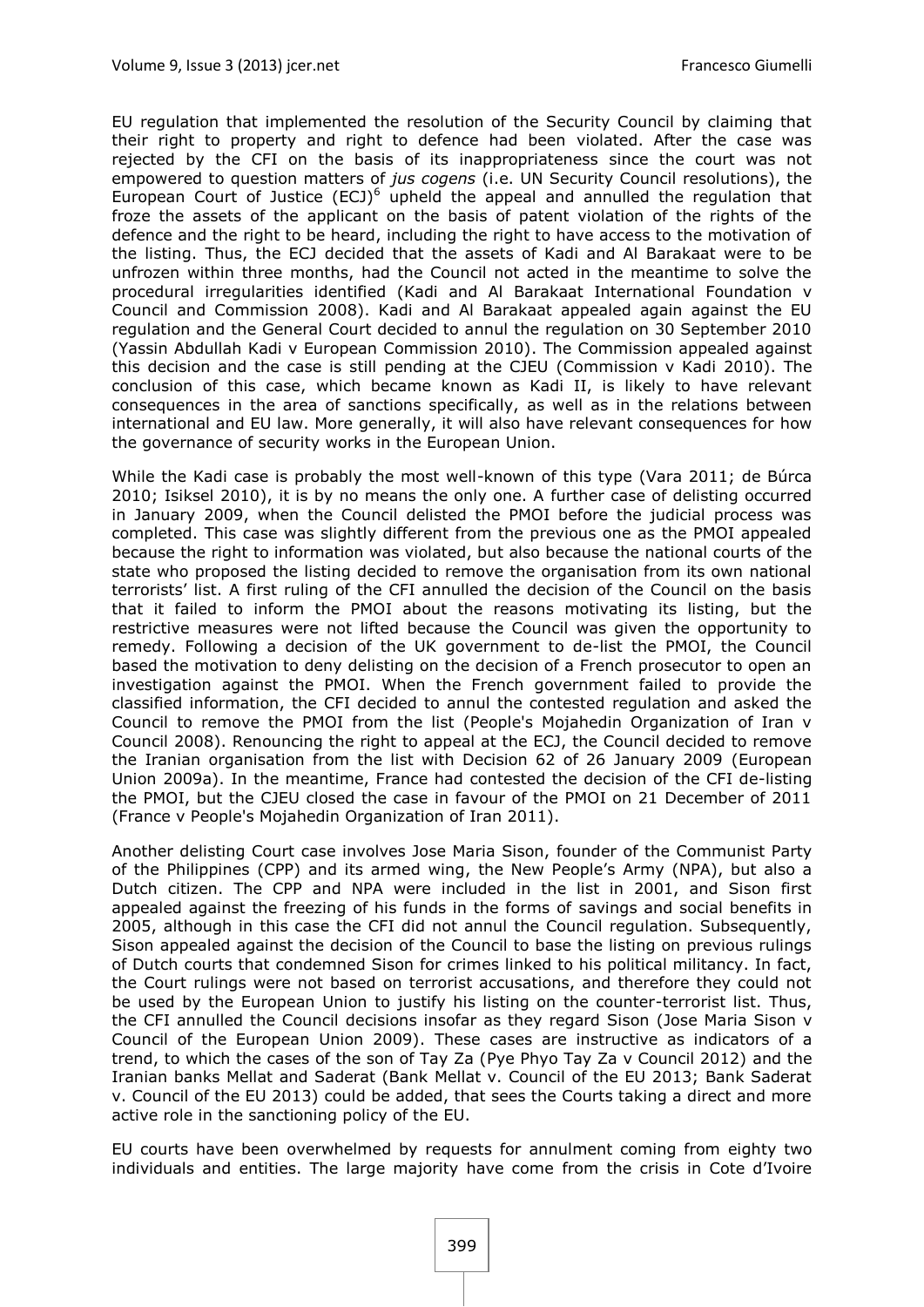(37), but numbers are also high from Iran (14), Syria (11), Libya (6), Tunisia (6) and Egypt (3) (Rettman 2011). These decisions combined with the growing concern of further legal problems have given great importance to the Court of Justice and judicial power in general in the sanctioning process of the EU. More importantly, the Courts are playing a crucial role in shaping the practice of how the EU utilises a typical foreign policy instrument, which is usually outside the judicial review of national courts.

The Courts have not been the only Brussels actors to carve a discernible role for themselves, but they have also been used by other EU institutions to extend their powers. The European Parliament did not play a crucial role in foreign policy in the past, and the Treaty of Lisbon did not change this situation, but it opened a small window of opportunity in the field of sanctions to increase its influence. Article 75 of the TFEU establishes that the ordinary legislative procedure should be adopted when sanctions are to counter terrorism posing an internal threat to the Union. Basically, such a measure is considered as an instrument of the Freedom, Security and Justice field. The European Parliament was keen to extend its powers and it did not wait long to act. On 2 December 2009, the Council adopted Council regulation N. 1286, which amended regulation (EC) N. 881/2002 'imposing certain specific restrictive measures directed against certain persons and entities associated with Usama bin Laden, the Al-Qaida network and the Taliban'. This was almost an ordinary act since the UN Security Council imposed financial sanctions after the terrorist attacks of 09/01. The Parliament claimed that such a measure fell under Article 75 of the TFEU or alternatively, that the conditions of Article 215 were not satisfied and filed a complaint before the CJEU on 11 March 2010. The Court rejected this interpretation (European Parliament v Council of the European Union 2012) on the basis that the contested regulation was adopted by the EU in order to implement a resolution of the Security Council imposed after the terrorist attacks of 11 September 2001, which qualified as a decision of foreign policy outside the scope of Article 75. However, the case is relevant to signal that the governance of European security is likely to see a more active European Parliament that looks eager to play a greater role in this field. As further evidence of this, in 2010 the General Directorate for External Policy of the European Parliament commissioned for the first time a study on the impact of sanctions and a report was published in June 2011. The results of the report did not bear any mandatory power for EU decisions in the area of sanctions, but it signals that the European Parliament is keen to participate in the process not only as a policy-maker, but also as an opinion-maker in the field and that this is likely to happen again in the future.

#### **Condition three: Lack of exclusive fora for decision-making in Brussels**

Intergovernmental systems rely on the assumption that states can decide to cooperate in their interests, but they can also decide not to cooperate if it is not in their own interests and, therefore, act independently. This does not appear to be the case when it comes to sanctions. Despite EU member states retaining part of their sovereignty through being able to implement sanctions, it is very rare to see EU member states imposing sanctions in isolation from their partners. In theory, EU member states could veto the imposition of new sanctions, but they do not have the capacity to impose sanctions autonomously from other EU members. Brussels has become the only place wherein sanctions can be imposed as we have seen in recent years (Eriksson 2011; Giumelli 2011; de Vries and Hazelzet 2005).

Member states are also required to implement and monitor the restrictive measures. Economic and financial restrictive measures are imposed with Council regulations, which 'provides that Member States must lay down rules on penalties applicable to infringements of the provisions of the Regulation and take all measures necessary to ensure that they are implemented' (European Union 2009c: 16). Member states need to decide when exemptions can be granted and notify EU institutions. The national agencies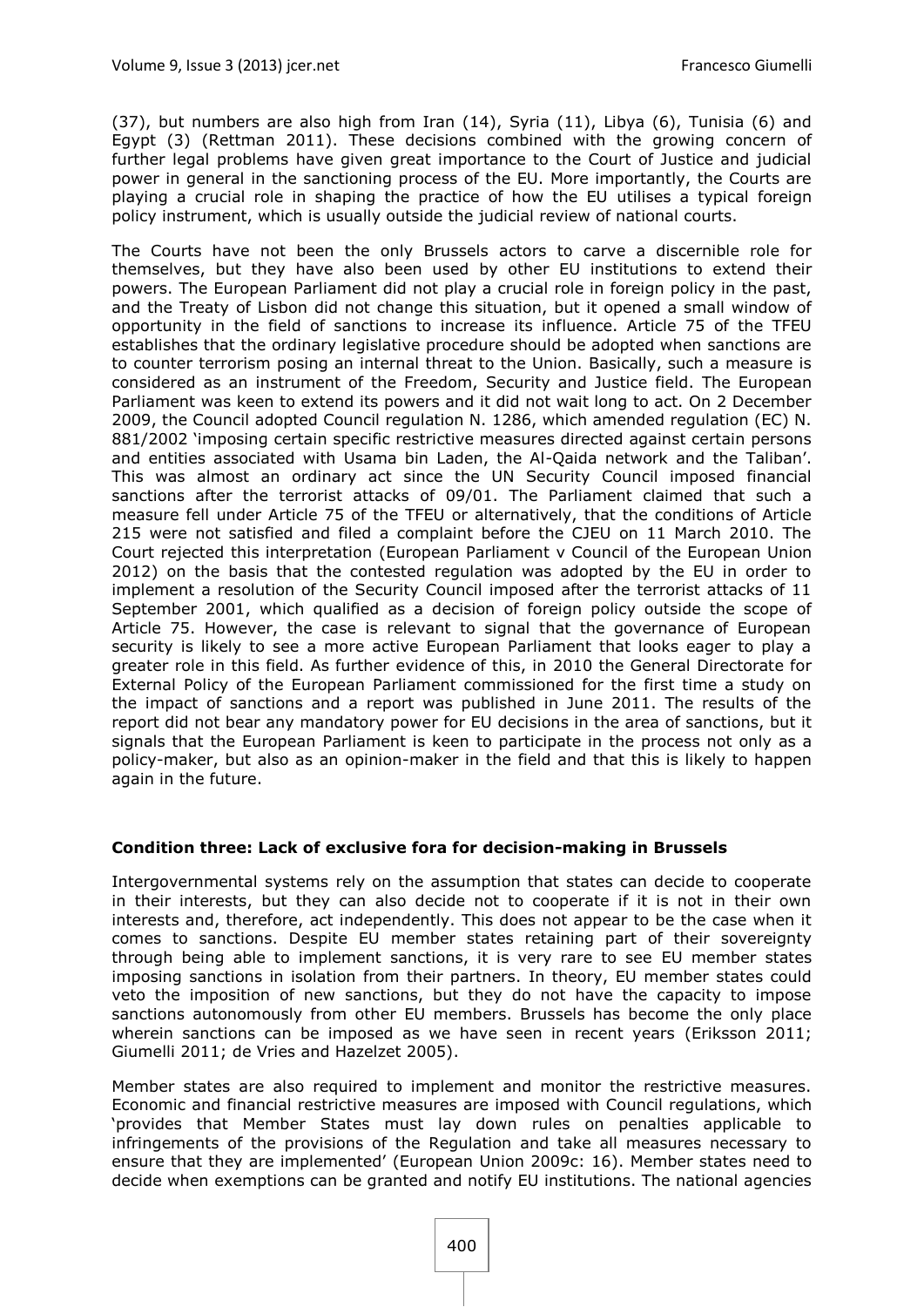that can be asked to implement and monitor the restrictive measures also fall under the responsibility of member states (European Union 2009c).

When arms embargoes and travel bans are agreed upon, states shall enforce the decision of the Council, but since no regulation is needed, they are free to decide how they want to implement it. When an arms embargo is in place, a list of items cannot be sold to targets and member states shall deny any sale unless differently specified by the decision of the Council. The EU has a list of military items that was adopted on 21 February 2011 and published in the Official Journal of the European Union on 18 March 2011 (European Union 2011). Member states retain the power to grant export authorisations following the principles and the indications agreed in Brussels and they have to follow the 'Common rules governing control of exports of military technology and equipment' approved in 2008 (European Union 2008a), but since there is little apparent EU monitoring of what is decided at the national level, it is difficult to discern how much power is still in the hands of the capitals in this domain.

The recent debate about lifting the arms embargo on Syria confirms the exceptionality of EU member states 'bowling alone' in the field of sanctions. The arms embargo imposed by the EU on Syria does not discriminate between rebels and governmental forces. Since the Assad regime was from the beginning better equipped and supported by Russia and Iran, France and the UK suggested that the embargo should be changed to allow the exports of weapons to the rebel forces. The British Prime Minister, David Cameron, even threatened to move unilaterally if the embargo imposed by the EU was not modified (Chaffin 2013). Eventually, the Council decided to drop the arms embargo and confirm the other measures in place, which confirms the fact that unilateral action from one EU member state would be a rupture with the established praxis. Brussels became the exclusive forum to make decisions in the area of sanctions and the intergovernmental approach does not account for it.

#### **CONCLUSIONS**

The supranational and intergovernmental approaches have been useful to understand the EU in the past, but their distinction and even their opposition have become less useful in recent years. The newer concept of 'supranational intergovernmentalism', amongst others, is an attempt to create analytical tools that provide a better understanding of the problem, but the theoretical elaboration of the conditions under which intergovernmentalism loses its particularities is still underdeveloped. This article identified three conditions of intergovernmentalism that would justify the use of this term. The case study of sanctions has demonstrated that these three conditions are not valid any longer or are not likely to be in the near future. While not declaring the end of intergovernmentalism, this article found that intergovernmentalism does not fully explain and deliver understanding of a crucial security issue when, at least in theory, it should be the theory best suited to do so.

The first condition is that EU institutions are dependent on EU member states for information. The EEAS has already acquired the specific expertise and competence necessary for EU member states to make decisions at the EU level. This information gap materialises in the RELEX meetings and it is reduced by the competent brokering of the Heads of Missions in determining the targets of sanctions. The second condition is that decision-making powers remain in EU capitals, but even this condition is not fully met anymore. The role of RELEX, the Court of Justice and increasing pressures from the European Parliament would justify the claim according to which decision-making powers are also in Brussels. The third condition is that Brussels should not be the exclusive forum for EU decisions, but it has become so when it comes to imposing restrictive measures. Since the creation of the second pillar with the Treaty of Maastricht, the EU has slowly emerged as a sanctioning power. Its member states have increasingly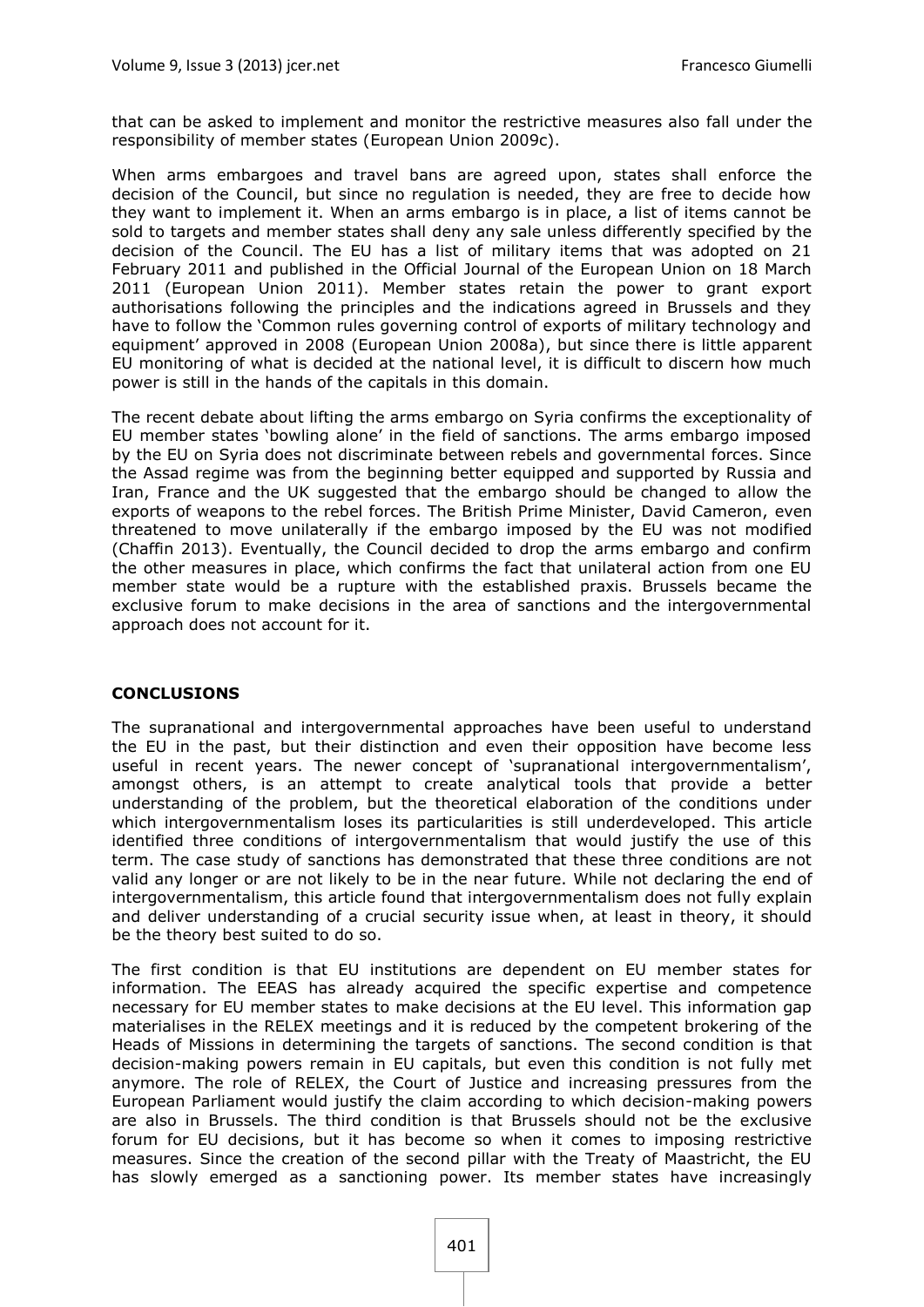coordinated their policies of sanctions in Brussels, while also maintaining their own independent judgement. Today, the freedom of manoeuvre for member states lies in preventing sanctions from being imposed (voting against the decision of the Council when the use of veto is conceivable depending on the situation) and in implementing sanctions, but they no longer impose sanctions outside of the EU framework.

Brussels-based actors have acquired relevance at different phases of the sanctions cycle. The adoption of the written procedure in this regard empowers the representatives of member states to make decisions with a speedy procedure that, given the strict time limit, reduces the window of opportunities for business and political groups to influence the decisions through exercising pressure on their own governments. The role of EU Heads of Missions and the creation of the EEAS aims to institutionalise memory on the imposition of restrictive measures. Knowledge is power and it is foreseeable that the information gathered in Brussels will, over time, have more influence in designing sanctions. The role of EU institutions is relevant, especially considering the activity of the Court of Justice in recent months. Restrictive measures are subject to the judicial review of the Court and there have been multiple cases in which the procedures have changed in accordance with the Court's rulings, but regulations have also been annulled.

The governance approach applied to security has allowed us to identify emerging patterns in actors' behaviour that enhance the understanding of a policy process outcome. This article highlighted a shift of importance in deciding sanctions from European capitals to Brussels-based actors. However, more should be done to capture this apparently emerging trend. For instance, the findings of this article should be followed by a thorough investigation of individual case studies in order to trace the marginal weight of individual state preferences versus the dominant consensus in the Council of Ministers. Tracing the process of individual decisions can also contribute to understanding the extent to which member states consider sanctions as an EU tool or one at their own disposal. Finally, an additional field of investigation regards the undefined role of civil society groups in the whole sanctioning process, from design to evaluation. These studies would advance our knowledge on the governance of external security in the European Union in light of the radical changes taking place, change which clearly demands further theoretical attention.

\*\*\*

#### **ACKNOWLEDGEMENTS**

1

I wish to thank Chantal Lavallée, Maxine David and two anonymous reviewers for their invaluable comments on the earlier drafts of this article. The author gratefully acknowledges financial support from the Czech Science Foundation under the standard research grant no. P408/11/0395.

<sup>&</sup>lt;sup>1</sup> 'Brussels' is intended as the locus of a political entity, namely the EU. Expressions such as Brusselsbased actors and Brussels-based institutions are often used in the text to refer to this concept.  $2$  For a complete review of the literature, please refer to Merlingen (2011).

<sup>&</sup>lt;sup>3</sup> Before the Treaty of Lisbon, the Council used to approve Commission regulations. Since December 2009 and according to the new guidelines adopted in December 2009, the Council resorts to Council regulations to implement economic sanctions.

<sup>&</sup>lt;sup>4</sup>Art. 57 of the Treaty of Rome, ex-article 296 and now article 346 of the TFEU.

<sup>5</sup> Knowledge, information and expertise are used as synonyms in this article. The terms refer to the fact that the EEAS is increasingly acquiring exclusive information on sanctions vis-à-vis member states.

<sup>&</sup>lt;sup>6</sup> This is the former name of the CJEU before the Lisbon Treaty entered into force. ECJ will be used when a judgment was issued before December 2009.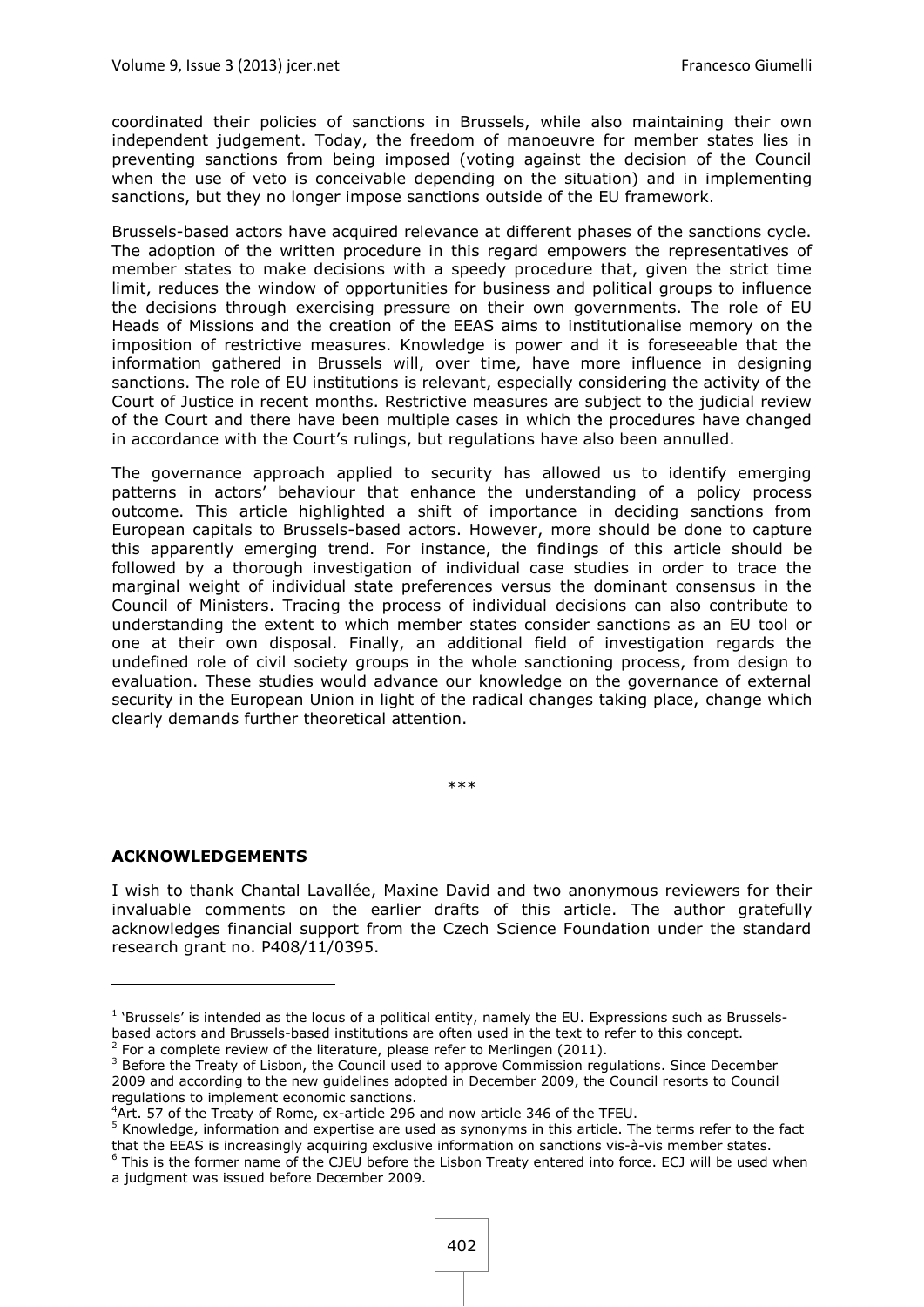#### **REFERENCES**

Alecu De Flers, Nicole & Muller, Patrick (2012) Dimensions and Mechanisms of the Europeanization of Member State Foreign Policy: State of the Art and New Research Avenues. *Journal of European Integration,* 34 (1): 19-35.

Allen, David (1998). Who speaks for Europe? The search for an effective and coherent external policy, in John Peterson & Helene Sjursen (eds) *A Common Foreign Policy for Europe?* London: Routledge: 41-58.

Bank Mellat v. Council of the EU (2013) General Court of the European Union, T-496/10.

Bank Saderat v. Council of the EU (2013) General Court of the European Union, T-494/10.

Bátora, Jozef (2010) European Defence Agency: A Flashpoint of Institutional Logics. *West European Politics,* 32 (6): 1075-1098.

Bicchi, Federica (2012) The European External Action Service: A Pivotal Actor in EU Foreign Policy Communications? *The Hague Journal of Diplomacy,* 7 (1): 81-94.

Carta, Caterina (2012) *The European Union Diplomatic Service. Ideas, Preferences and Identities.*  London: Routledge.

Chaffin, Joshua (2013) UK and France push to arm Syria rebels. *Financial Times*. 15 March.

Commission v Kadi (2010) European Court of Justice, C-584/10 P.

Cortright, David & Lopez, George A. (2002) *Smart sanctions : targeting economic statecraft.* Lanham, MD: Rowman & Littlefield.

De Búrca, Gráinne (2010) The European Court of Justice and the International Legal Order After Kadi. *Harvard International Law Journal,* 51 (1): 1-49.

De Vries, Anthonius W. & Hazelzet, Hadewych (2005). The EU as a New Actor on the Sanctions Scene, in Peter Wallensteen & Carina Staibano (eds) *International Sanctions: Between words and wars in the global system.* London, New York, NY: Frank Cass: 95-107.

Eriksson, Mikael (2011) *Targeting peace: understanding UN and EU targeted sanctions.* Farnham: Ashgate.

European Parliament v Council of the European Union (2012) Court of Justice of the European Union, C-130/10.

Featherstone, Kevin & Radaelli, Claudio M. (2003) *The Politics of Europeanization.* Oxford; New York: Oxford University Press.

France v People's Mojahedin Organization of Iran (2011) Court of Justice of the European Union, C-27/09 P.

Gegout, Catherine (2010) *European foreign and security policy : states, power, institutions and American hegemony.* Toronto; Buffalo, NY: University of Toronto Press.

Gibbons, Elizabeth D. (1999) *Sanctions in Haiti: human rights and democracy under assault.* Westport, CT: Praeger.

Giumelli, Francesco (2013) The Success of Sanctions. Lessons Learned from the EU Experience. Farnham: Ashgate.

Giumelli, Francesco (2011). *Coercing, Constraining and Signalling. Explaining UN and EU sanctions after the Cold War.* Colchester: ECPR Press.

Giumelli, Francesco (2010) Bringing Effectiveness Back In. A Comment on the Restrictive Measures Policy of the European Union. *Central European Journal for International and Security Studies,* 4 (1): 81- 100.

Gross, Eva (2009) *The Europeanization of national foreign policy: continuity and change in European crisis management.* Basingstoke; New York: Palgrave Macmillan.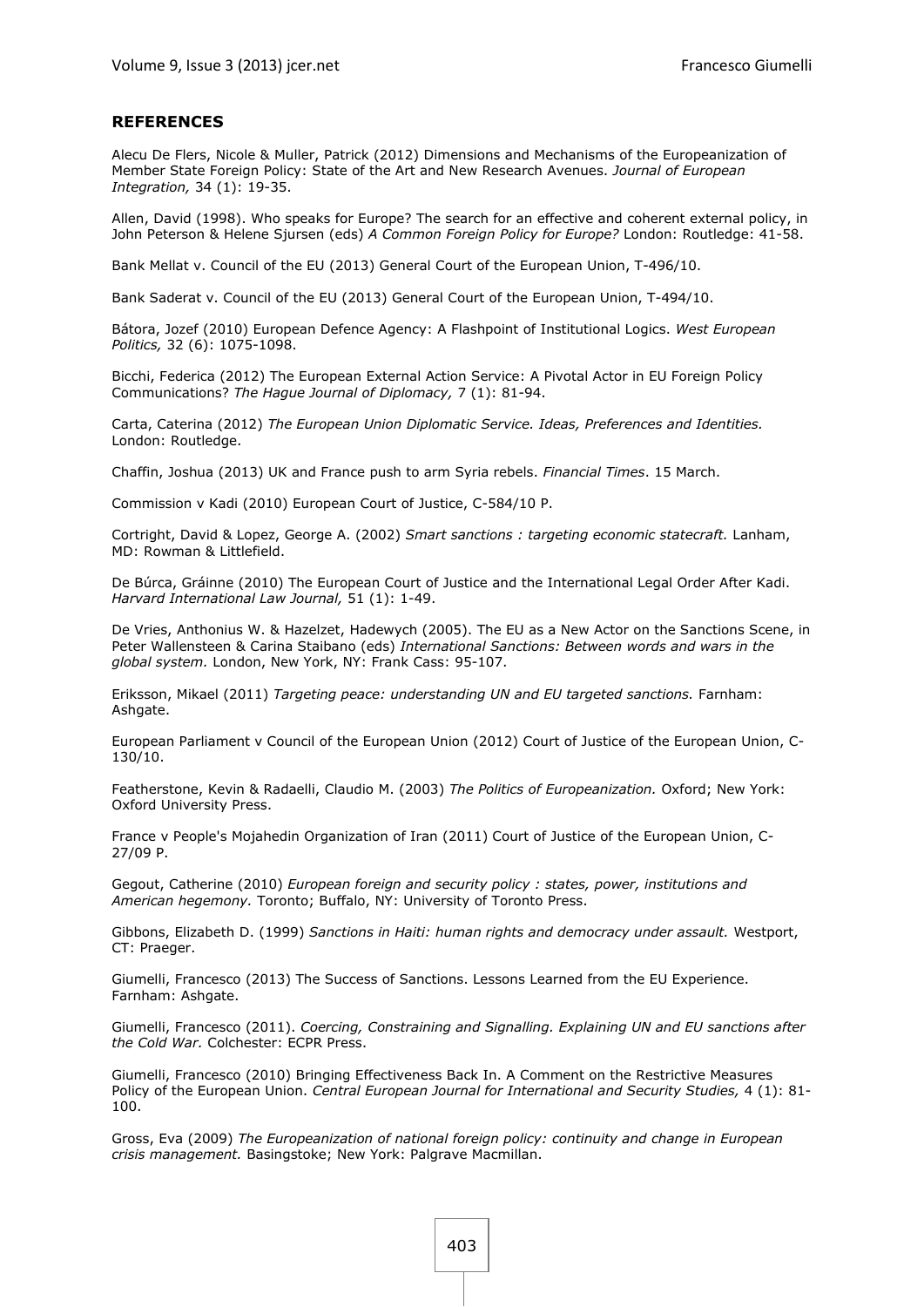Hall, Peter A. & Taylor, Rosemary C. R. (1996) Political Science and the Three New Institutionalisms. *Political Studies,* 44 (5): 936-957.

Hix, Simon (1998) The Study of the European Union II: The "New Governance" Agenda and its Rival. *Jorunal of European Public Policy,* 5 (1): 38-65.

Hoffmann, Stanley (1966) Obstinate or obsolete? The fate of the Nation State and the case of Western Europe. *Daedalus* 95 (2): 862-915.

Howorth, Jolyon (2012) Decision-making in security and defense policy: Towards supranational intergovernmentalism? *Cooperation and Conflict,* 47 (4): 433-453.

Howorth, Jolyon (2010) The Political and Security Committee: a case study in "supranational intergovernmentalism". *Les Cahiers europeens de Sciences Po,* 01/2010.

Howorth, Jolyon (2001) European defence and the changing politics of the European Union: hanging together or hanging separately? *Journal of Common Market Studies,* 39 (4): 765-89.

Howorth, Jolyon (2000) European Integration and Defence: The Ultimate Challenge. *Chaillot Paper no. 43.* Paris: European Institute for Security Studies, Online: <http://www.iss.europa.eu/uploads/media/cp043e.pdf> Accessed 10 July 2013.

Isiksel, Turkuler N. (2010) Fundamental rights in the EU after Kadi and Al Barakaat. *European Law Journal,* 16 (5): 551-577.

Johnston, Alastair I. (2001) Treating international institutions as social environments. *International Studies Quarterly,* 45 (4): 487-515.

Jones, Seth G. (2007). *The rise of European security cooperation.* Cambridge ; New York: Cambridge University Press.

Jose Maria Sison v Council of the European Union (2009) Court of First Instance of the European Communities, T-341/07.

Juncos, Ana E. & Pomorska, Karolina (2011) Invisible and unaccountable? National representatives and council officials in EU foreign policy. *Journal of European Public Policy,* 18 (8): 1096-1114.

Juncos, Ana E. & Reynolds, Christopher (2007) The Political and Security Committee: governing in the shadow. *European Foreign Affairs Review,* 12 (2): 127-147.

Kadi and Al Barakaat International Foundation v Council and Commission (2008) European Court of Justice, C-402/05 P.

Kirchner, Emil Joseph & Sperling, James (2007) *EU security governance.* Manchester; New York: Manchester University Press.

Klein, Nadia (2011) Conceptualizing the EU as a Civilian-Military Crisis Manager: Institutional Actors and Their Principals, in Eva Gross & Ana E. Juncos (eds) *EU Conflict Prevention and Crisis Management: Roles, Institutions and Policies.* London: Routledge: 66-83.

Lewis, Jeffrey (2007) The Janus face of Brussels: socialization and everyday decision-making in the European Union, in Jeffrey T. Checkel (ed.) *International Institutions and Socialization in Europe.* Cambridge: Cambridge University Press: 137-170.

Majone, Giandomenico (2001) Two logics of delegation: agency and fiduciary relations in EU governance. *European Union Politics,* 2 (1): 103-21.

Mérand, Frédéric (2008) *European defence policy: beyond the nation state.* New York: Oxford University Press.

Mérand, Frédéric, Hofmann, Stephanie C. & Irondelle, Bastien (2011) Governance of governments: the European security and defense policy network. *Journal of Common Market Studies,* 49 (1): 121–147.

Merlingen, Michael (2011) *EU Security Policy: What It Is, How It Works, Why It Matters. Boulder: Lynne* Rienner.

Moravcsik, Andrew (1998) *The Choice for Europe: Social Purpose and State Power from Messina to Maastricht.* London: University College London Press.